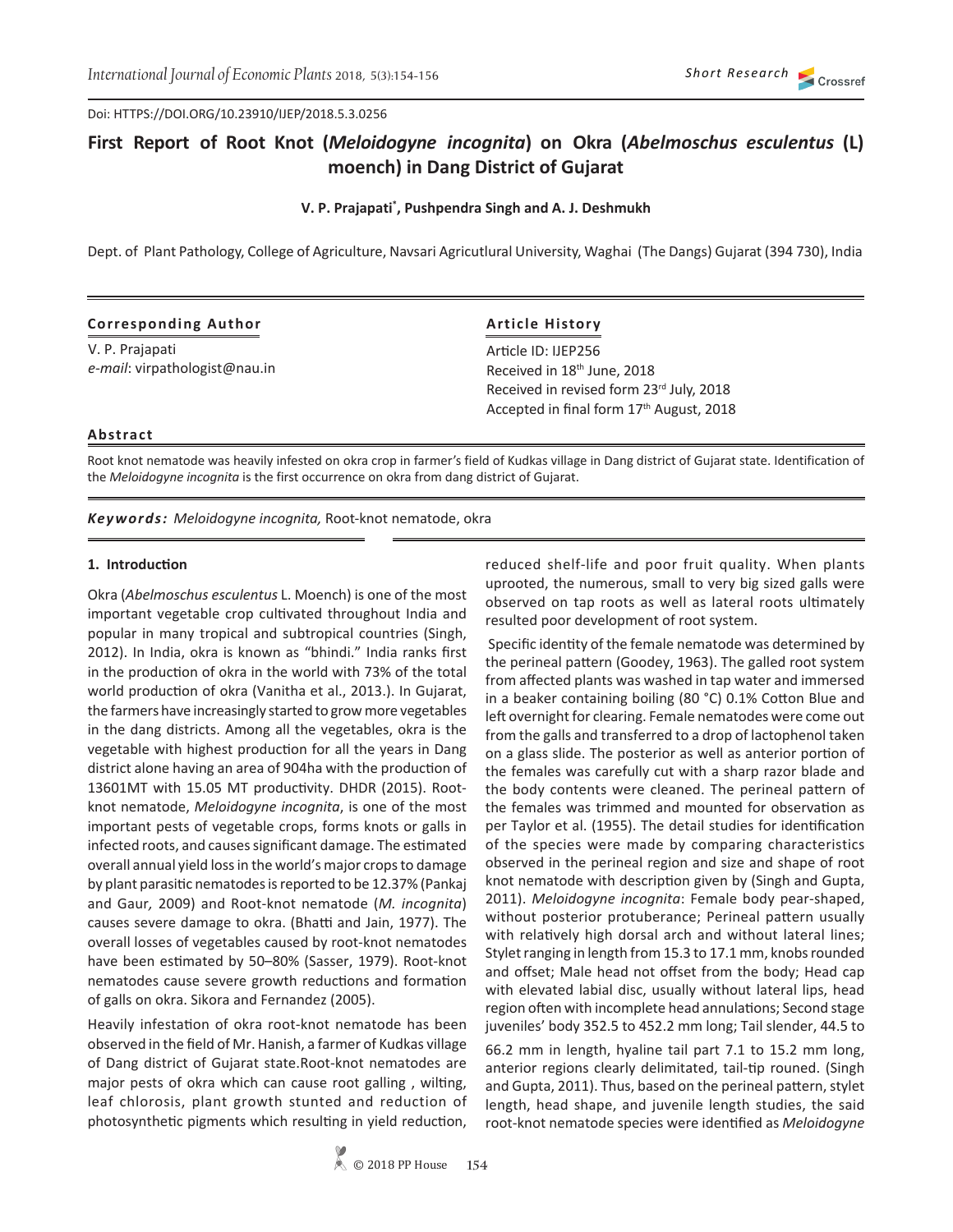

1. Patchy appearance of Okra field infected with root knot nematode



4.1. Mature female



2. Okra Root-knot nematode 4.2. Mature female







3. Nematode with eggs strategies and South and Female nematode

© 2018 PP House **155**